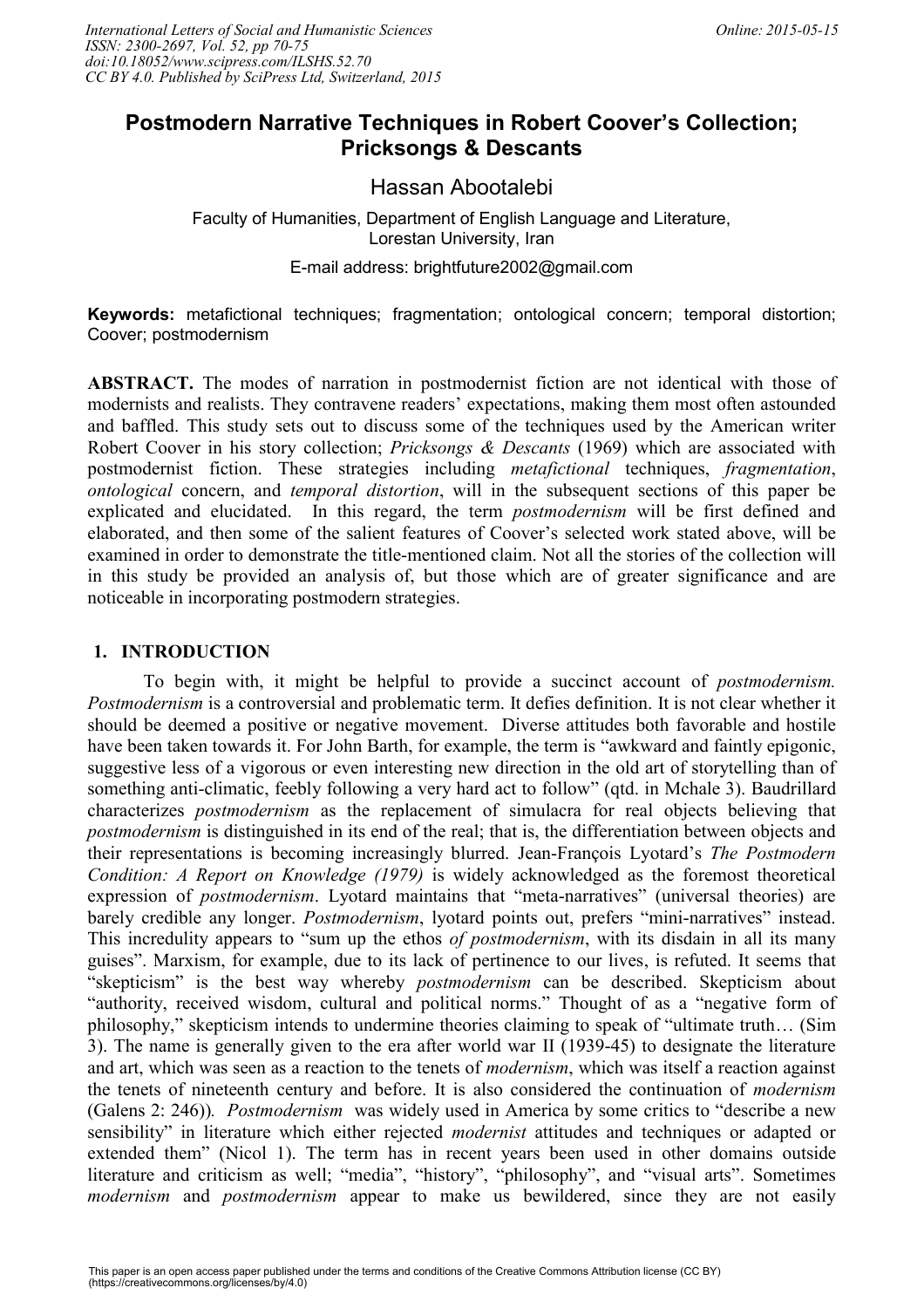distinguished. Both schools, however, came about as "dissatisfaction with nineteenth century realism" (Nicol 18).

*Realism* being a mode in literature denotes a technique used by some writers especially in the nineteenth century who recorded the actual events of life, providing us with "a slice of life" (Nicol 18). It is mainly used in novel in which a novelist maintains that s/he is portraying the events and characters that are tangible and identifiable due to their frequency in real life. It can be traced back to the mid-nineteenth century where writers attempted to narrate their works objectively, from an "unbiased perspective" (Glens1: 246), trying to depict as precisely as they could their settings and dialogues in accordance to real life.

*Modernism, however, in literature came to prominence after World War I (1914-18) as an* opposition to the realism of the nineteenth century, which tried to present "the unadorned facts of the world around." This is not possible, modernists believe, since "the psyche of the narrator will always be affected by unknown forces and thus is never able to capture reality without any kind of bias or alteration" (Galens 2: 181). Hence, the thoughts of a character, say modernists, should be recorded. They, for this reason, made use of "stream of consciousness," or "interior monologue" technique in which the focus of narration is on the minds and psyche of the characters without being interrupted by the narrator. "It is typical of *modernism*," Nicol writes, "in that it limits the traditional (realist) narrator's role as "mediator," whose job is to present the fictional world to the reader by framing it and shaping our responses to it. Instead it plunges the reader directly to the fictional world with only limited guidance or bearings" (19).

The role the novel used to play, however, has in the twentieth century altered. While the realists thought of their novels as a tool for providing us with reality, the novel is today not meant to inform us of reality, but to "constitute reality", to create "an aesthetic world" existing independently of the one we live in. It need not be identical with that of readers (Nicol 21). Below some techniques associated with *postmodernism*, which are conspicuous in the US writer Robert Coover's the aforementioned story collection are discussed.

#### **1.1. Metafictional Techniques**

The term metafiction was first coined in an essay by William H. Grass (1970) to designate a quality of fiction to reflect on its own genesis and nature, accentuating the role the author plays in creating the work. "Metaficton," Waugh writes, "is a term given to fictional writing which selfconsciously and systematically draws attention to its status as an artifact in order to pose questions about the relationship between fiction and reality." Not only does this sort of writing examine the basic structure of fiction, but also raises the question on "the possible fictionality of the world outside the literary fictional text" (Waugh 2). In contrast with realists, whose purpose was to depict events and characters from an objective perspective, forcing us to believe they are exactly what existed in the real world, postmodernists highlight the fictionality of a text before the reader, as being the brainchild of the author.

Postmodernist writes today, says William Gass, "resumes the guise of God" (qtd. in McHale 210). They flaunt their omnipotence throughout their narratives, somehow claiming the same powers and abilities we often ascribe to gods. They are thus inclined to manifest their authority over the fictional world they create. Kurt Vonnegut in *Breakfast of Champions* (1973), for instance, displays conspicuous claims to the above-mentioned fact:

I WAS ON A PAR with the creator of the Universe here in the dark in the cocktail lounge. I shrunk the Universe to a ball exactly one light-year in diameter. I had it explode. I had it disperse itself again. Ask me a question, any question. How old is the Universe? It is one half-second old, but that half-second has lasted one quintillion years so far. Who created it? Nobody created it. It has always been here…what was the apple which Eve and Adam ate? It was the creator of the Universe. ( Kurt 124)

Coover too, lays bare his role as a "puppet-master" (McHale 210) in *Magic Poker*, flaunting his godlike power, omnipotence, and authority over his characters, and offers as well several metafictional instances. He begins the story with, "I wander the island, inventing it. … But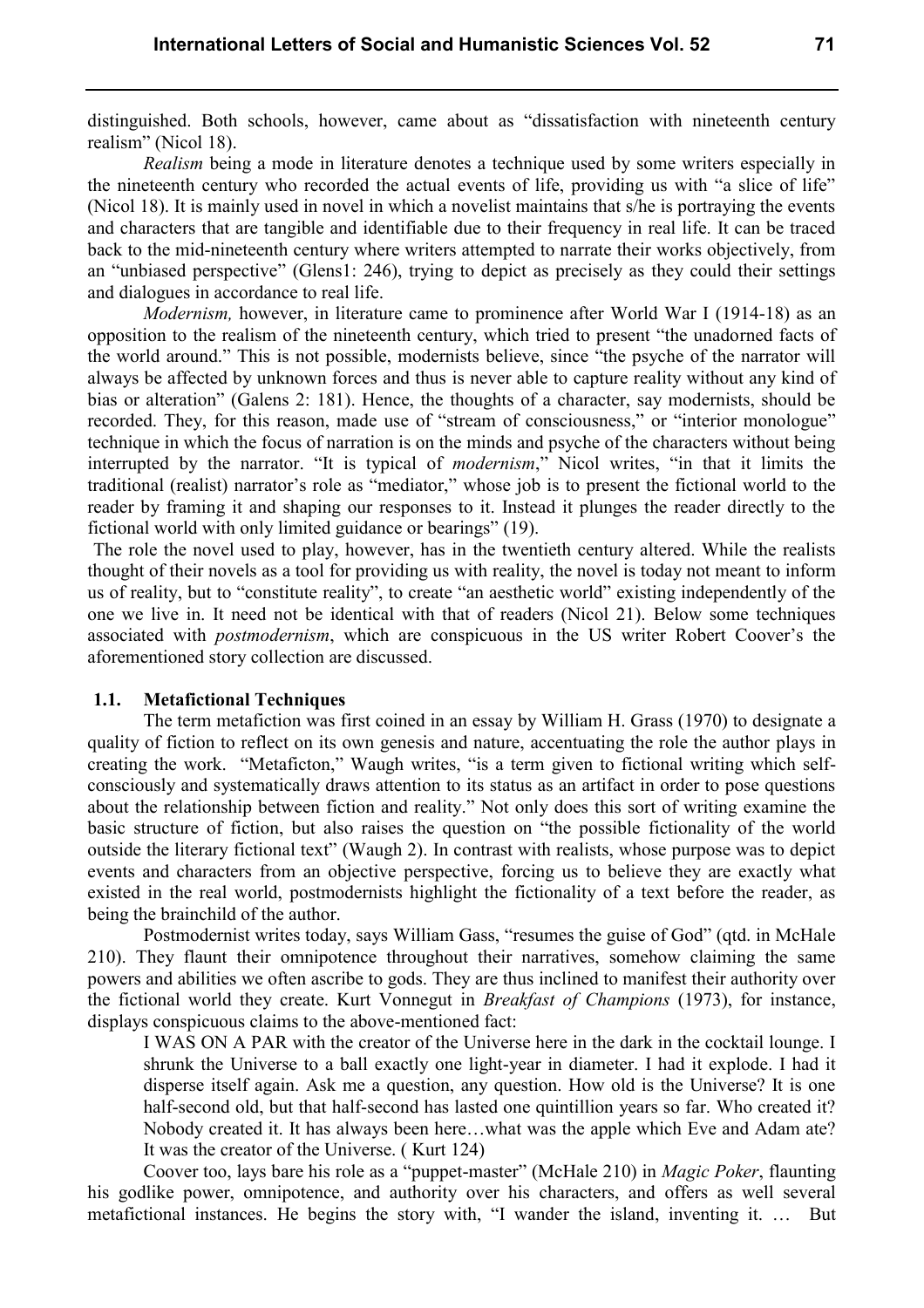anything can happen (Coover 10). Throughout the narrative the author proceeds to accentuate that *He* is the creator of the island. There are numerous occasions in which the reader's attention is drawn to this fact, "bedded deep in the grass…lies a wrought-iron poker…I put it there" (Coover 10)…I arrange the guest cabin"…in the loggia I have placed a green piano…" ( Coover 12)…I have brought two sisters on this invented island…" (Coover 14)...it is indeed I who burdens them with curiosity and history…" (Coover 21). As the story progresses the author's overt presence continues to interrupt the narrative to raise the question of the relationship of fiction to life, "at times I forget that this arrangement is my own invention. I begin to think of this island as somehow real, its objects solid and intractable, its condition of ruin not so much an aesthetic design as an historical denouement… (Coover 21) Coover dramatizes as well the way he loses control of some objects in his own story, "wait a minute, this is getting out of hand! What happened to the poker...? (Coover 10). Where is the caretaker's son? I don't know. He was here, shrinking into the shadows, when Karen's sister entered. Didn't I invent him myself, along with the girls…? The girls yes…but the caretaker's son? To tell the truth, I sometimes wonder if it was not he who invented me" (15). Towards the end of the story, he finds out that, he is vanishing from sight and that his invented island has been converted into something real, "I am disappearing. You have no doubt noticed…listen: it's just as I feared, my invented island is really taking its place in world geography" (28). What coover does here, says Evenson, is the idea that "as the place become real, the creator of the place evaporates. It is almost as if either he or the island can be real, but not both" (57).

## **1.2. FRAGMENTATION**

Most readers have grown accustomed to the traditional mode of portraying events in a narrative. Possessing a chronological order of recording events and situations have been an indispensible part of realistic narratives so that the readers are in full conscious of what s/he is dealing with. This technique is but distrusted by postmodernists who prefer other ways rather than pursuing the traditional modes. They depart from the realistic depictions of events and characters in their narratives. One way is multiple ending in which instead of offering only one outcome for their work, they opt to offer two or even more, leaving much for the reader to decide which would be the best and plausible outcome. Another way of allowing the text for an open ending narrative is by "breaking up the text into short fragments or sections, separating by space, tittles, numbers or symbols" (Sim 127). Robert Coover's selected work offers several stories of both kinds. *The Babysitter* a story from this collection is, for example, narrated in fragments, with numerous paragraphs being set off by spaces. Coover presents many possible situations and sequences. These fragments, as Evenson(2003) suggests, are skillfully juxtaposed in order to contradict one another in order to scrutinize "the relation of fantasy to reality without giving one primacy over the other" (91).

The story concerns a babysitter arriving at the Tucker's house to babysit when Mr. and Mrs. Tucker are about to leave for a party. The story is narrated in 106 fragmentary paragraphs, some of which contradictory, given no priority or primacy of one over the other by the author. Coover presents various versions of several situations both at the Tuckers' and at the party. As the story progresses two of the babysitter's boyfriends drop by and rape her. Mr. Tucker then arrives and he too rapes the babysitter. The babysitter is at the end drowned by Mark and Jack (her boyfriends), but in its following section he does the dishes, sends the babies into bed and falls asleep. Coover offers two contradictory endings, in the first ending, he writes:

She wakes, startled to find Mr. Tucker hovering over her. "I must have dozed off". She exclaims. "Did you hear the news about the babysitter?" Mrs. Tucker asks. "Part of it", she says, rising. "Too bad, wasn't it?" Mr. Tucker is watching the report of the ball scores and golf tournaments. I'll drive you home in just a minute, dear", he says. "Why, how nice!". Mr. Tucker exclaims from the kitchen". The dishes are all done!."(Coover 208) In the second one, the reader is told of a different version: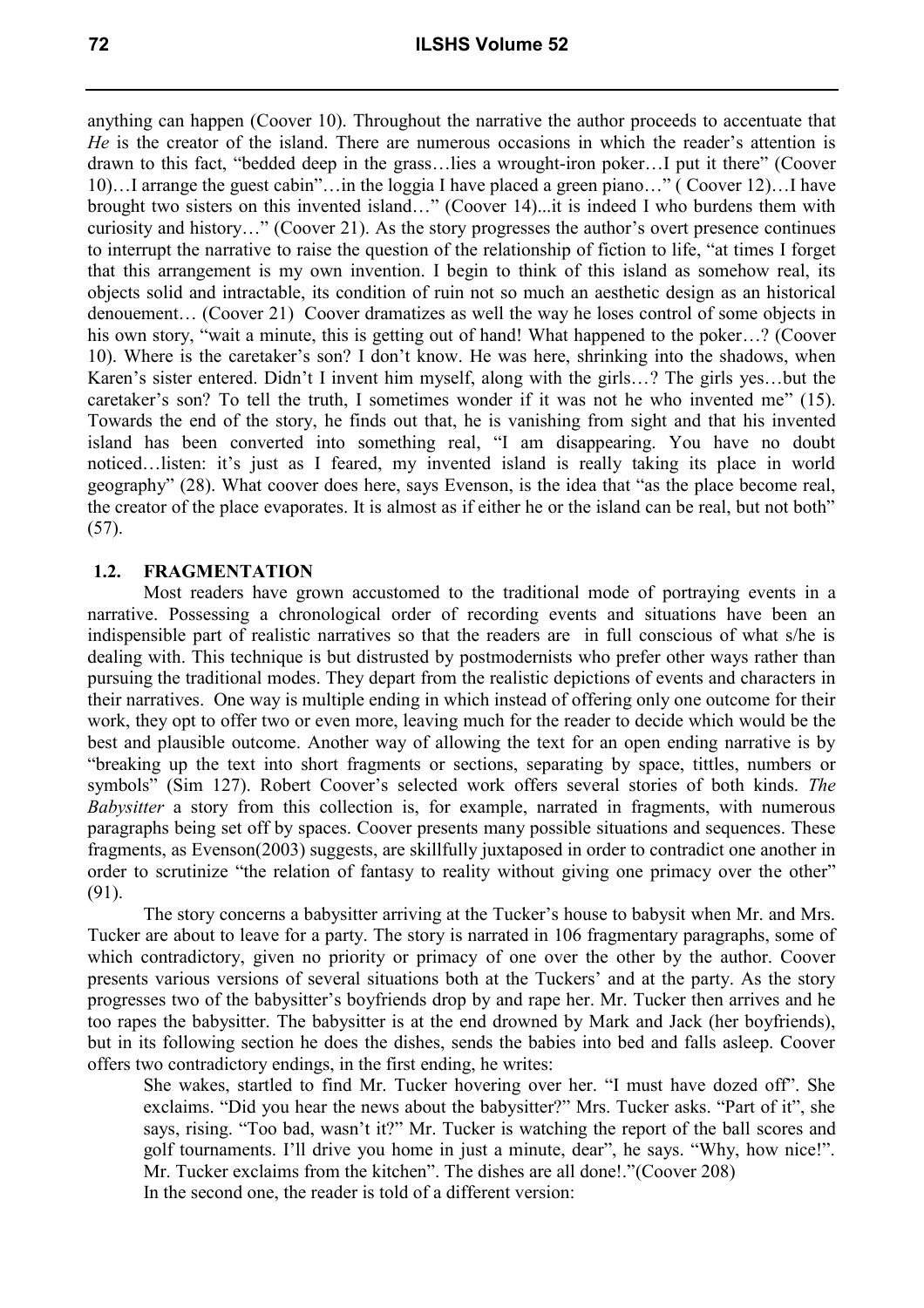"What can I say, dolly?" The host says with a sigh, twisting the buttered strands of her ripped girdle between his fingers. "Your children are murdered, your husband gone, corpse in your bath tub, and your house wrecked. I'm sorry. But what can I say?" On the TV the news is over, and they're selling aspirin. "Hell. I don't know", she says. "Let's see what's on the late late movie"(Coover 208).

### **1.3. Ontological Concern**

Modernist fiction is not identical with *Postmodernist* fiction due to their disparate obsessions. There is a "shift of dominant, as McHale says, from "problems of knowing" to "problems of *modes of being*." The dominant, Roman Jakobson defines it as "the focusing component of a work of art…" (qtd. in McHale 6). The former probes "ontological" issues:

Modernist fiction deploys strategies which engage and foreground questions such as... "How can I interpret this world of which I am a part? And what am I in it? Other typical modernist questions might be added: what is there to be know?; who knows it?; how do they know it, and with what degree of certainty?... (McHale 9)

The latter, by contrast, concerns "epistemological" ones:

Postmodernist fiction deploys strategies which engage and foreground questions like the ones Dick Higgins calls "post-cognitive": "which world is this? What is to be done in it? Which of my selves is to do it? Other typical questions bear either on the ontology of the literary text itself or on the ontology of the world which it projects, for instance: what is a world?; what kinds of world are there, or how are they constituted, and how do they differ?; what happens when different kinds of world are placed in confrontation, or when boundaries between worlds are violated?..(McHale 10)

A multiplicity of disparate, possible worlds are juxtaposed and depicted, and then the tensions and contradictions between them are explored. No particular world is given priority over others. A plurality of worlds is thus presented and confronted so that most often they contradict each other.

Coover in his selected collection portrays several self-contradictory narrative sequences, "worlds under erasure, as McHale(1987) puts it, "that realize the possibilities inherent in Beckett's trilogy or in Borges's *the garden of forking paths*, in the process laying bare the ontological structure of the fictional text" (20-1). *The Elevator*, for instance, concerns a man named Martin who takes a self-service elevator every day to the fourteenth floor where he works. The writer presents us with fifteen fragmentary sections centering on the experience of riding the elevator. In the first one, Martin takes the elevator and impulsively he presses the "B" button to visit the basement. In section 2, he is alone with the girl who operates the elevator. In its following part, being again with the girl he fantasizes about having a sexual experience with her. Martin in section 5 "is early, but only by a few minutes. Five others join him, greeting exchanged. Though tempted, he is notable to risk the "B", but presses the "14"instead" (109). The final fragment, however, recounts a different version. Martin does not take the elevator to the fourteenth floor, but prefers to take the stairs. "Halfway up, he hears the elevator hurtle by him and then the splintering crash from below. He hesitates, poised on the stair" (Coover 117).

In *The Magic Poker* as well, Coover as to finding a magic poker, depicts five both plausible and contradictory situations. In the first one, the girl in gold pants comes upon a poker, picks it up and kisses it, and encounters a handsome man. In the second one, she "drops the thing, shudders, stands, wipes her hand several times on her pants, shudders again" (Coover 14). In the third time, the girl kisses the handle of the poker and then the man appears and kisses her, and takes her hand. In the fourth one, it comes as belonging to a legend, which was left behind on the island and found by a beautiful girl who after kissing it "something quite extraordinary happened..." (Coover 29). In the fifth one, Karen picks up the poker, washes it in the lake, dries it on her dress, "Karen holds it between them before tossing it into the boat…" (Coover 32).

Which of the above-mentioned versions should be deemed correct? None or maybe all of them. It may be true, as Evenson(2003) maintains that coover "is not interested in allowing the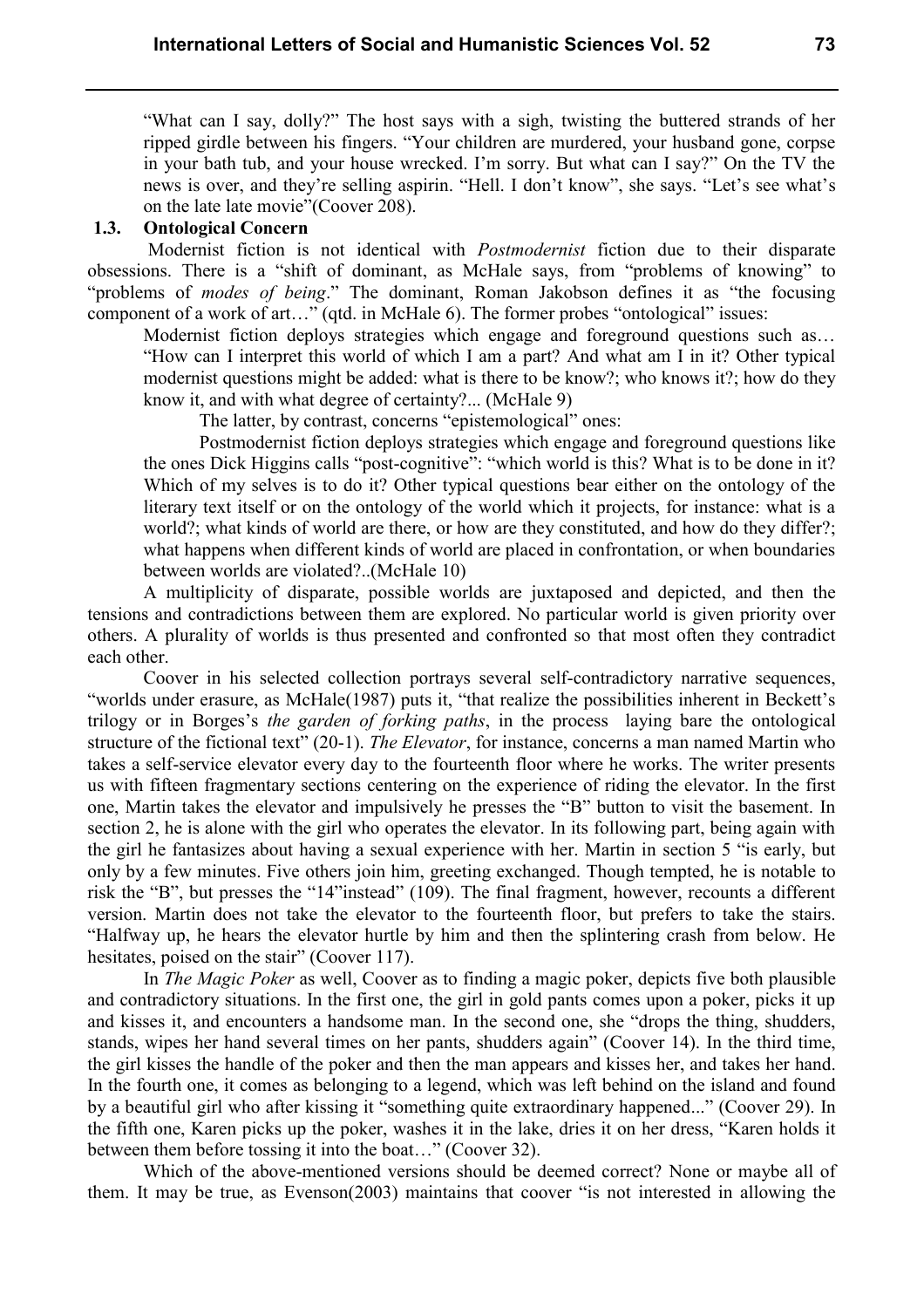reader to puzzle out what really happened. Rather it is the aggregate of what might have happened, the exhaustion of possibilities, that is important: the story is left deliberately open-ended" (58).

In *Quenby and Ola, Swede and Carl*, Coover once again brings the four eponymous characters on an island and then presents several fragmentary narratives that appear to violate readers' expectations of storytelling. Carl sleeps with either Swede's wife or daughter, or just fantasizes it. Swede either knows it or not. If he knows he either exacts revenge on it or not. These possibilities, therefore, are realized in the story: Nothing between Carl and Swede's wife or daughter has happened. Carl has slept with one of them and Swede is unaware of. Swede knows and decides to avenge it. Swede finds out about it but remains passive. No resolution is by the writer offered.

#### **1.4. TEMPORAL DISTORTION**

Another component of *postmodernism* is "the relaxation of strict time lines", sometimes called discontinuous time". In preference to constructing a narrative in accordance to time sequence, the author's mode of expression is of another kind. There is no clear border between several events occurring simultaneously. It is left to the reader to "create a time line" which might be disrupted later by the author. This technique is referred to by Jameson as *schizophrenia* (Galens 254)*.* In realist novels, events and happenings are presented in a way that is completely in accordance to a time sequence. They follow a chronological order, so that readers are fully conscious of the concept of time. In postmodernist texts, by contrast, this time line is shattered by depicting several overlapping, contradictory situations.

In *The Babysitter*, several both plausible and contradictory events transpire simultaneously, and none is favored over others. The babysitter, for instance, in one section of the story is murdered , but in another part, it seems that nothing has transpired, "dishes done, children to bed, her books read, she watches the news on television" (Coover 207). Similarly, in another fragment Mark (one of the babysitter's boyfriends) sleeps with her, whereas in another section he along with his friend Jack are still waiting outside, "I got an idea, mark whispers. One of us goes and calls her on the phone, and the other watches when she comes out" (Coover 196).

## **2. CONCLUSION**

As seen above, in the preceding sections, an attempt was made to examine some of the distinctive qualities preferred by Coover in his story collection to provide proof of demonstrating the selected work to be shelved among the works associated with postmodernist texts. Today's readers are no longer passive receivers of an author's constructed world. They are instead supposed to participate and take an active role in ascertaining a text's meaning before them, to ruminate on the plausible interpretations of a given narrative so as to work things out for themselves. This is the case with Coover's, expecting its readers to be active participants, to cooperate with him during the reading process in creating the narratives' meanings. As observed, the modes of narration opted for, and employed by, Coover depart from realistic and modernist texts. The author has made use of strategies and techniques that both violate readers' expectations, and simultaneously invite them not to sit passively before the text.

#### **References**

- [1] Abrams, M.H. (2005). *A Glossary of Literary Terms*.9TH ed. Canada: Wadsworth Cengage Learning.
- [2] Coover, Robert.(1969). *Pricksongs & Descants*. New York: n.p.
- [3] Evenson, Brian.(2003). *Understanding Robert Coover*. Us of America: U of south Carolina P.
- [4] Galens, David.(2002). *Literary Movements for Students*. Vol. 3. US: Gale Cengage Learning.